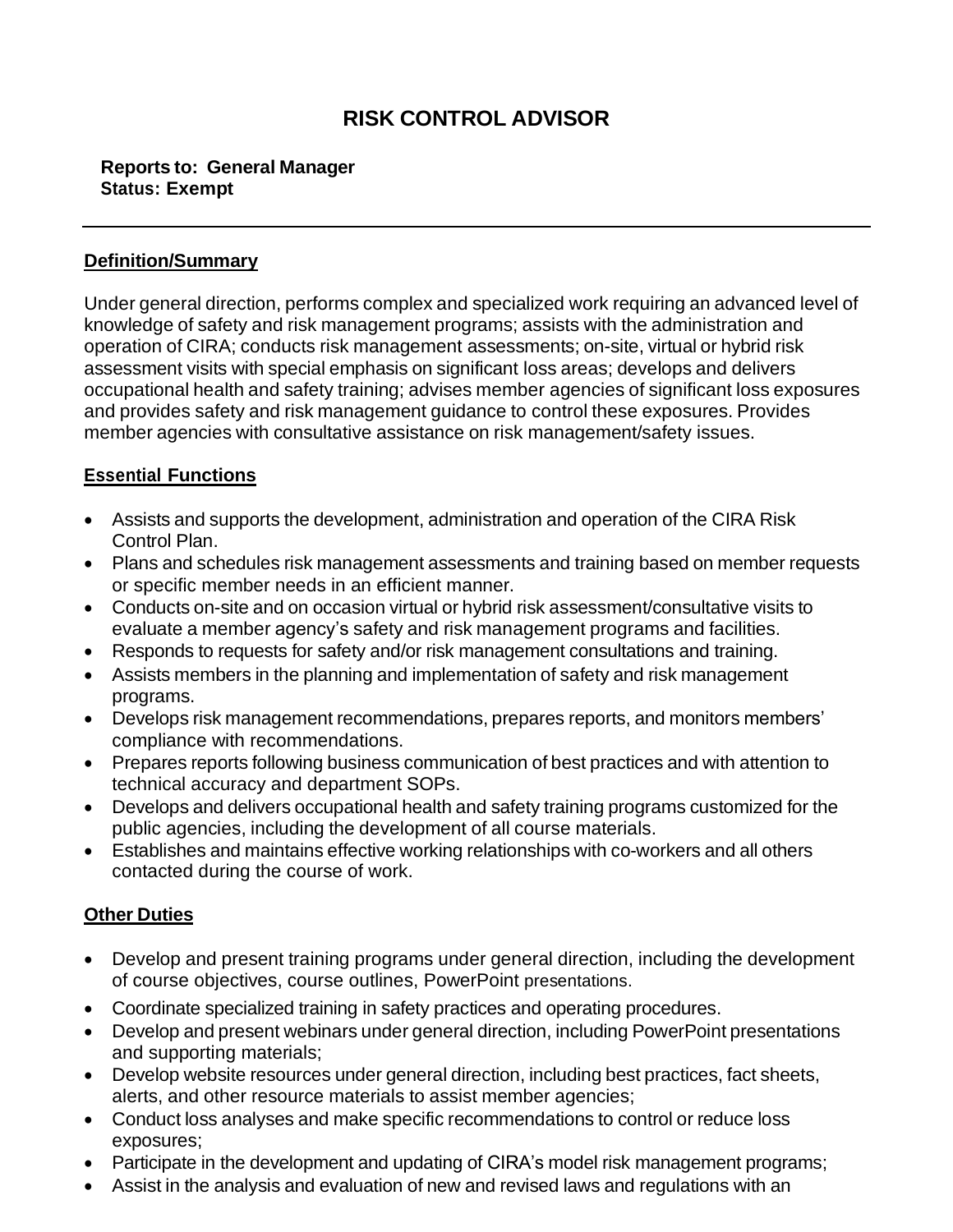emphasis on how they impact members' work policies and procedures;

• Prepare and make periodic reports and presentations to CIRA committees.

## **Job Standards/Specifications**

## Knowledge of:

- Current health, safety and environmental laws as they relate to public entities in the State of California, including Cal-OSHA, State Water Resources Control Board, EPA and NFPA;
- English grammar and usage;
- CIRA safety programs and policies.
- Computer systems and software applications.

## Ability to:

- Travel 50% or more of the time to conduct risk assessments, and to deliver on-site training including overnight stays;
- Travel by airplane or automobile to deliver services at district facilities or conferences;
- Develop and present safety and risk management programs;
- Develop and deliver occupational health and safety training courses;
- Consult with members regarding their safety and risk management programs;
- Conduct accident investigations;
- Make effective presentations to management, Boards, staff, the public;
- Read, analyze and interpret safety documents, loss runs, accident reports, and other information;
- Maintain expertise on current safety and risk management issues;
- Communicate effectively verbally and in writing;
- Wear appropriate "Personal Protection Equipment" (PPE) and dress to avoid job-related hazards.
- Manage travel schedule for efficient service delivery.

## **Typical Physical Activities**

- Climb ladders, stairs, ramps; stoop, kneel, crouch, and reach when making on-site physical risk management inspections of members' facilities such as canals, dams, buildings, and pump stations.
- Stand and walk for extended periods at members' facilities when making on-site physical risk management assessments, or to deliver on-site trainings for 3 - 6 hours.
- Work outside when making on-site physical risk management assessments of members' facilities.
- Lift and move objects up 20 pounds such as large binders, books, small office equipment, and training supplies.
- Communicate orally with members, co-workers, and public in face-to-face one-to-one setting; by telephone; and in group settings or virtually (giving instructions and information, along with responding to questions).
- Use office equipment, such as computer, telephone, copiers, and fax machines.
- Utilizes hearing and vision within normal ranges with or without correction.
- Drive for extended periods of time to deliver services at members' facilities.
- Sit for extended periods of time while driving, flying, attending meetings or working in the